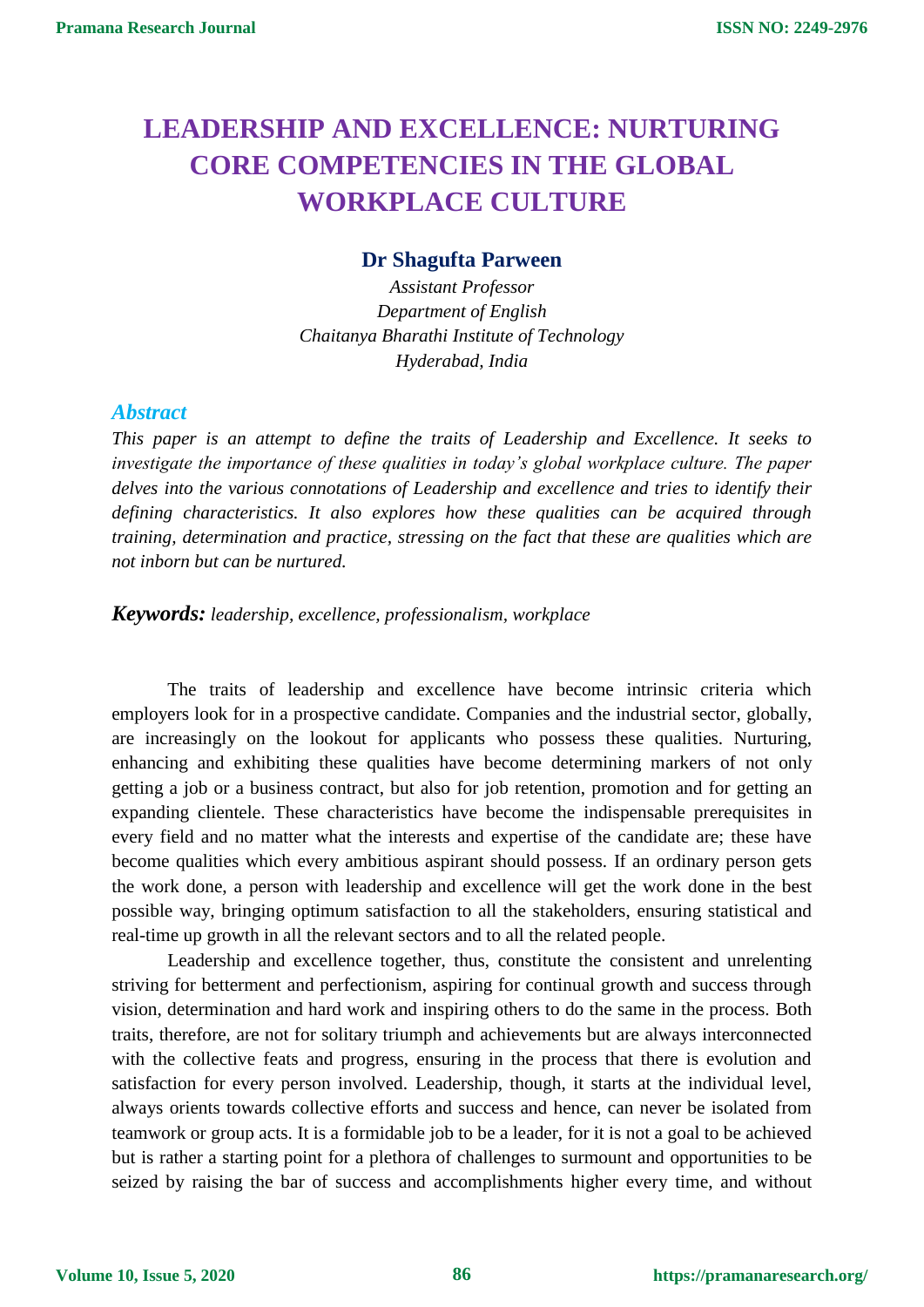losing for a moment the welfare of the group linked to the leader persona. Leadership and excellence are thus, the incessant striving for the betterment and success of the individual self the team and the company or the organization in which all the members are intricately involved. It is the dynamic pursuit and practice of work ethics, happiness, gratification and success, the horizons of which are ever expanding.

Justin Bariso defines leadership as "a process of social influence which works to increase the efforts of others in pursuit of a common goal". In his article "In Search of the Definition of Leadership" he discusses the ideas of Travis Bradberry and Kevin Kruse, authors who have written profusely on leadership. Before delving into the connotations of leadership, Bradberry and Kruse reiterate that leadership is not about titles or hierarchical and managerial positions. It is not simply about having followers or being able to influence but "a mindset in action". Bariso, however, disagrees and cites the example of Adolf Hitler, whose leadership incited hatreds and killings and led to the persecution of millions of Jews. One, therefore, needs to be cautious of the immanent dangers of the travesty of leadership and the large scale perils it may inflict if such leaders are blindly adhered to. Hence, when we talk about leadership it is effective good leadership. It does not pursue a 'lead and others follow trajectory' but encompasses the variegated aspects of excellence in every positive aspect. Leadership does not imply commanding and getting the work done while creating a culture of silencing and fear. It encompasses constructive virtues as farsightedness, motivation, inspiration, benevolence, humility, dynamism approachability, judiciousness, encouragement, empathy, understanding, solution focused, target oriented and so on. Great leaders are people who envision the future, aspire for excellence and dream big and have everybody's interest and profit in mind. Leaders are passionate about their work and treat every aspect of the work with equal diligence. Great leaders aspire for excellence in every field and are continually striving for perfection. They know how to command and give respect and solicit the devotion of others towards their work. They ensure conformity and reliability naturally without pressurising.

Leadership seeks extreme devotion, commitment and dedication and the ability to instil these qualities among those who are under his lead. It requires untiring efforts, hard work, resilience, optimism and an innovative mindset. Effective leadership demands loyalty, integrity and honesty, for a leader is not simple a boss allocating tasks and deadlines but someone whom the others look up to and try to follow the examples set up by the leader. A leader serves as a continual reminder to people to settle for nothing less than excellence. For leaders every moment is opportune to better their skills, to train themselves, to identify the obstacles and overcome them with the smartest choice and unflinching positivity. At the same time they make it certain that opportunities and resources are equally available to those associated with him. He is a motivator, a guide, an evaluator and a mentor. He ensures that everyone performs their best and the performance betters each time. Leadership excellence demands that priorities are clearly set, productivity is rewarded, duties are allocated efficiently, decisions are made smartly, workflow is properly streamlined, others opinions and ideas are taken into consideration, autonomy is granted within a relevant sphere, trainings are provided, problems are anticipated and tackled rather than passed on. In other words, leadership excellence demands that people go beyond their allocated roles and perform for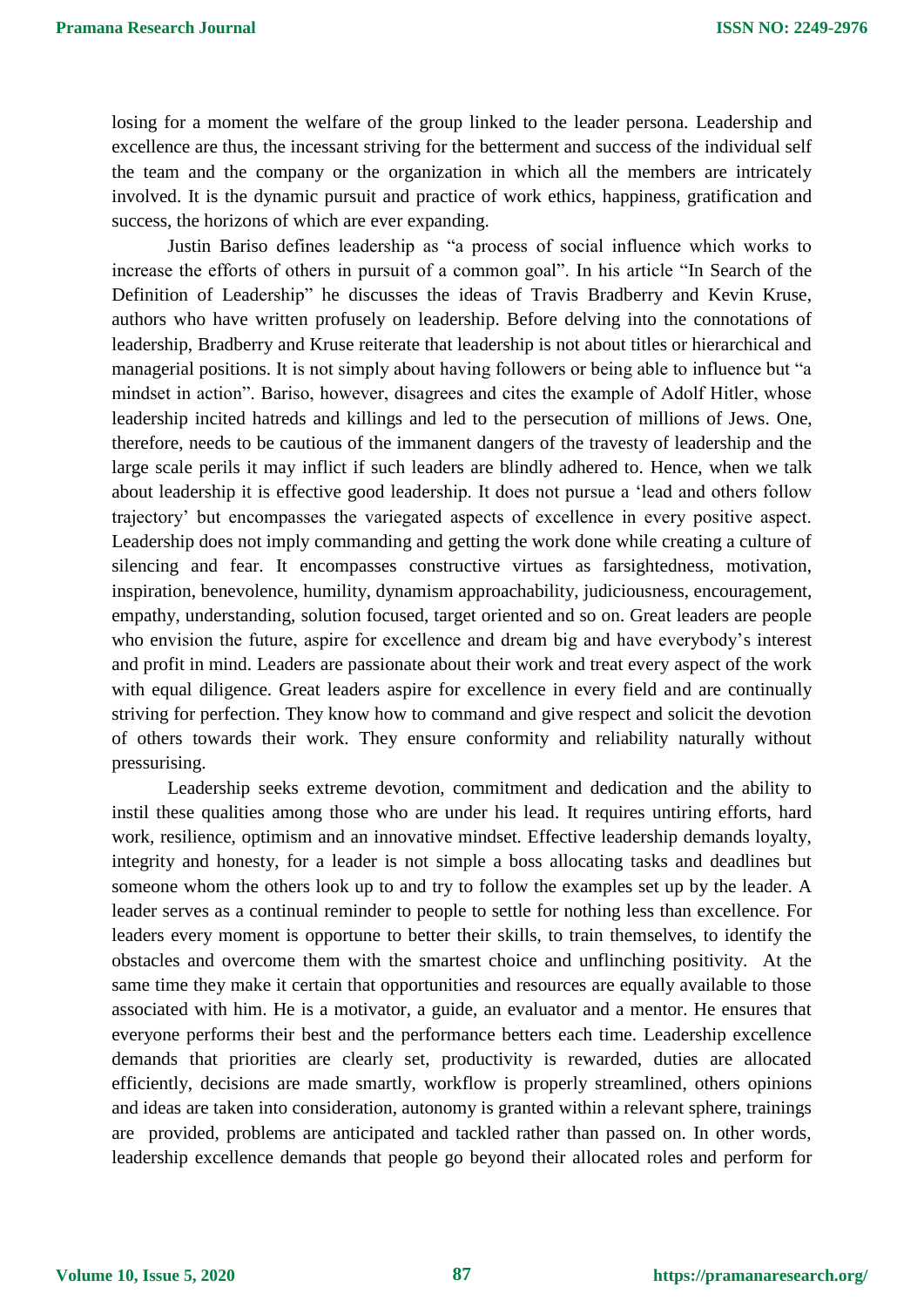the larger picture. It is about enthusiasm and innovation, about empowerment, cooperation, acknowledgement, recognition and appreciation.

Levenete Nagi, Human Resource Manager at National Instruments Hungary says, "For me Leadership Excellence has dual meaning: on the one hand leaders achieve high performance together with their teams, on the other hand leaders who primarily assist and develop their colleagues, providing them with energy, inspiration and opportunities on a daily/weekly level" ("Leaders in Leadership Excellence"). Michael Lee Stallard, while focusing on two crucial areas of management 'tasks' and 'relationships' warns that under emphasis on any one of these two areas tend to be unproductive. He cautions that sole task focus "eventually burn people out", while sole relationship focus "don't set sufficiently high performance standards and challenge their teams to meet those goals" (Defining Leadership Excellence ). It is, therefore, crucial that a leader realizes that a mere insistence on work excellence is no guarantee of the team meeting the performance benchmark. He needs to identify the abilities, preferences and excellences of those in the team and delegate tasks accordingly, clearly stating the deliverables and the deadlines. Any work done should be with a clear goal-oriented focus and with a sense of purpose. The leader's role in setting the priorities clear and straight and motivating the members of the team is definitive. Stallard rightly points that all the major tasks should be communicated through written forms and while financial resource forms the basis of any assignment other factors as time and workload should be taken due cognizance of if one aspires for maximum quality output. What really fuels commitment and honesty among members towards a leader is the feeling of being valued and connected together. It is imperative for a leader to instil a feeling of worth and importance among his members. Two significant ways of achieving these are: firstly, appreciating their contributions and efforts in presence of others and giving them due credit for their work. Secondly, giving them a fair chance to put forth their ideas and opinions and make them a participant in the decision-making process. In addition to enhancing their sense of worth and motivating them, these would also benefit the team as a whole by contribution of varied perspectives, fruitful discussions and novel ideas. More importantly, members should not be treated as lifeless commodities whose productivity should surpass their cost to the company but as efficient individuals able to deliver their best through commitment and encouragement. A leader should continually strive to create a positive bonding with and among the members, ensure that there is group interaction and that the interests and aspirations of all are considered and if possible chances are provided to them to realize their dreams.

However, these do not mean that the decision-making authority of the leader becomes slack or that he becomes oblivious of the strategic link between him and the other members. He assigns roles and responsibilities but provides for a certain degree of autonomy and avoids micromanaging. While inspiring and leading by example, an excellent leadership should incessantly provide chances for growth, learning and self-development opportunities to others through trainings, and other avenues of enhancing their skills and capabilities. Excellence is a mindset, an attitude and a habit, not a solitary act (Excellence is Not a Skill, It's an Attitude). It is about having that competitive edge and momentum, about taking initiatives, accountability and responsibility for the problems and the undesired results. It is about networking and camaraderie, about assisting others and giving proper feedback and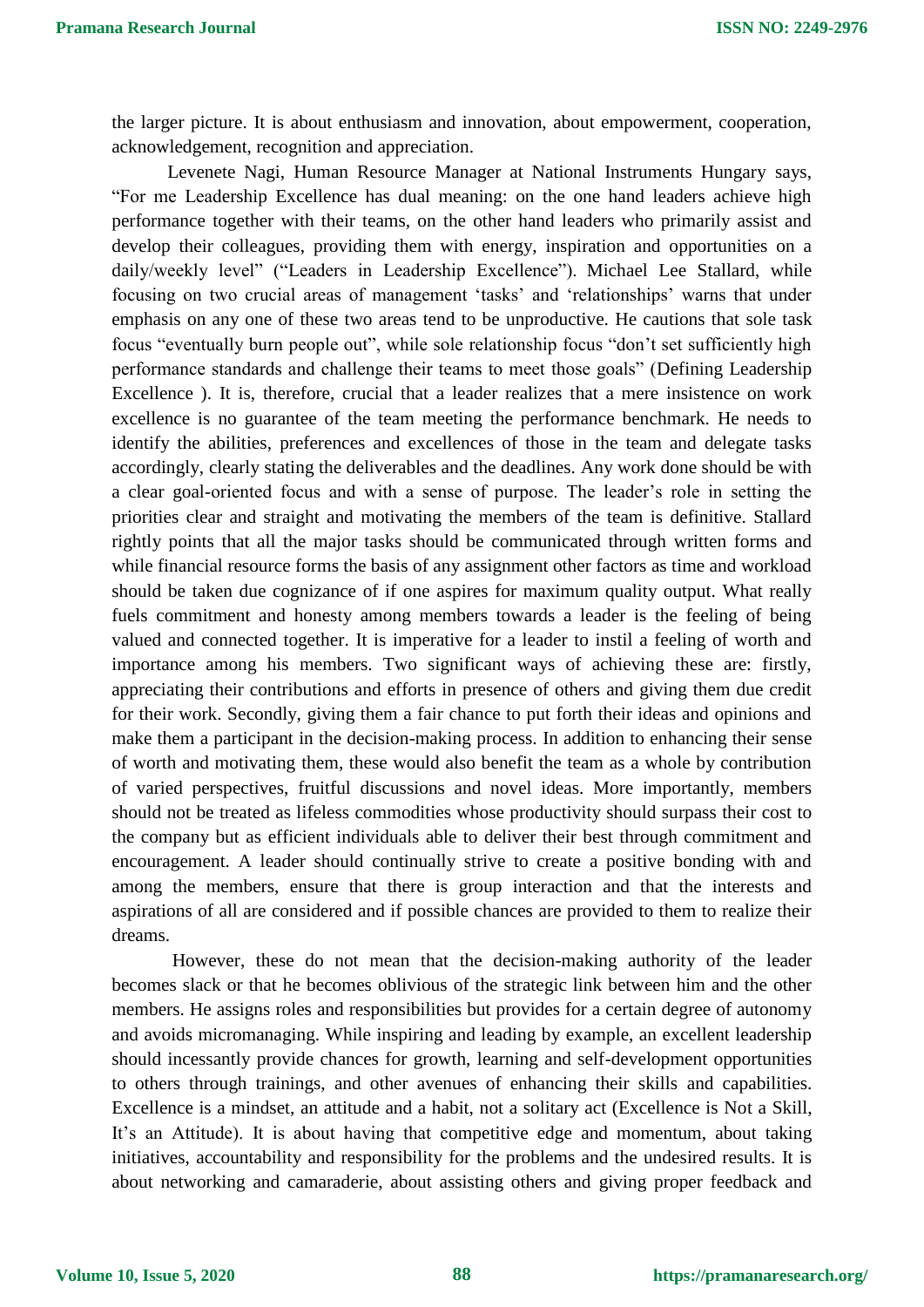constructive criticism, about seeing that people perform, about appreciating and instilling confidence, about focusing on quality deliverables and professionalism, about maintaining relationships with all the stakeholders, about risk taking and knowledge seeking, about handling work stress, about not giving up, about bouncing back from adversities, about resilience and hopefulness. Leadership excellence is, thus, being different and being unique.

Kevin Kruse mentions '10 things which successful leaders do differently'. He notes that the leaders are likable-not liked, lead with love, have principles rooted in company's values, are transparent with his members, use failures as learning experiences, and know their power. They value time and schedule everything, are disciplined and do not let their mobile disturb their meetings, and rather than having an open door policy, have well-defined time slots to facilitate communication proactively.

Leadership excellence is, thus, about creating a productive and engaging work environment and delivering in a manner that "consistently exceeds expectations" (How to Provide Customer Service Excellence). It is about ingenuity in ideation, defining standards, developing, implementing, assessing and bettering them. It requires leveraging diversity, creating a democratic bias free work environment, managing efficiently and nurturing the competencies and possessing strategy, action and vision. An efficient leader always facilitates truth-telling and open communication. He self-reflects and analyzes his style periodically to improve. In whatever is done leadership and excellence ensures that the ideals and standards and the vision of the company are never compromised with. The hallmark of leadership excellence is to make it certain that the values and integrity are never tampered with.

In conclusion, it can be said that it is an erroneous belief that true leaders are born and not made. Leadership and excellence are desirable traits in the global workplace culture and they are traits which can be nurtured by everyone and acquired through training, hard work, determination and "deliberate practice" (Cain).

### *References*

*[1] Bariso, Justin. "In Search of the Definition of Leadership:What makes a leader? The question is more complex than it looks", Inc. (2015) July. <https://www.inc.com/justin-bariso/in-search-of-the-definition-of-leadership.html>*

*[2] Cain, Susan. "The Road to Extraordinary", The Quiet Leadership Institute. [https://www.quietrev.com/the-road-to-extraordinary/.](https://www.quietrev.com/the-road-to-extraordinary/)*

*[3] "Excellence is Not a Skill, It's an Attitude", Acrew.com. (2014) November 23. <https://acrew.com/excellence-is-not-a-skill-its-an-attitude/>*

*[4] "How to Provide Customer Service Excellence", Failte Ireland. Business Tools. [https://www.failteireland.ie/FailteIreland/media/WebsiteStructure/Documents/2\\_Develop\\_Yo](https://www.failteireland.ie/FailteIreland/media/WebsiteStructure/Documents/2_Develop_Your_Business/1_StartGrow_Your_Business/How_to_Provide_Customer_Service_Excellence.pdf) [ur\\_Business/1\\_StartGrow\\_Your\\_Business/How\\_to\\_Provide\\_Customer\\_Service\\_Excellence.p](https://www.failteireland.ie/FailteIreland/media/WebsiteStructure/Documents/2_Develop_Your_Business/1_StartGrow_Your_Business/How_to_Provide_Customer_Service_Excellence.pdf) [df](https://www.failteireland.ie/FailteIreland/media/WebsiteStructure/Documents/2_Develop_Your_Business/1_StartGrow_Your_Business/How_to_Provide_Customer_Service_Excellence.pdf)*